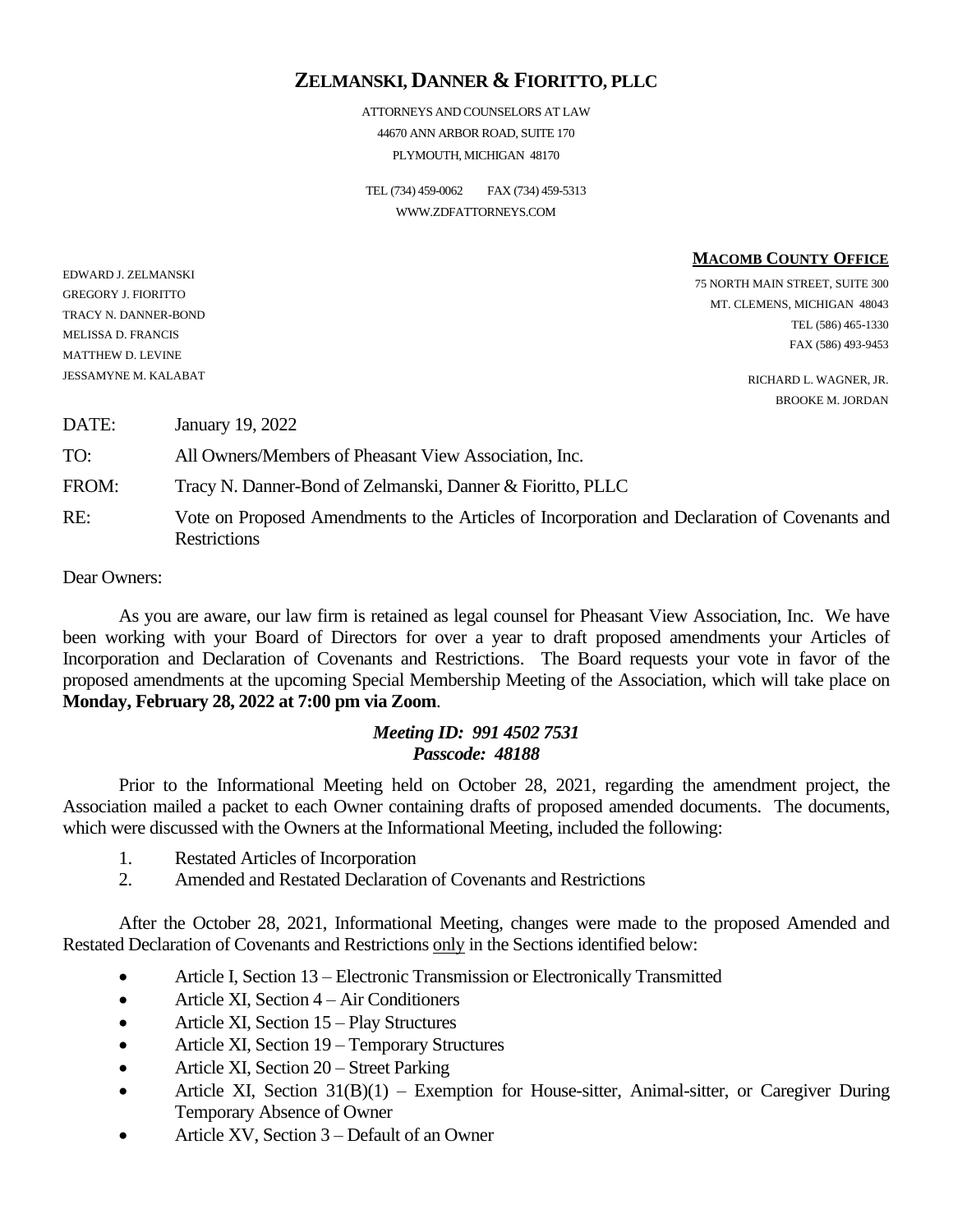Pheasant View Association, Inc. Proposed Amendments to Governing Documents January 19, 2022 Page 2

In order to keep additional copying and mailing costs to a minimum regarding this amendment project, a copy of the full revised Amended and Restated Declaration of Covenants and Restrictions is not enclosed. Please reference the enclosed document containing the revised sections listed above, and the proposed amended documents previously received.

#### *When and how will we vote on the amendments?*

Voting will conducted at the February 28, 2022 Special Membership Meeting via Zoom (please see the Notice of Membership Meeting). The sole purpose of the Special Meeting will be to collect ballots from the Owners on the amendment project. No other Association business will be discussed or entertained by the Board of Directors at the Special Meeting.

If the Association does not obtain enough votes to approve the amendments by the end of the February 28, 2022, Special Membership Meeting, the vote on the amendments will be adjourned for ninety (90) days to allow Board Members additional time to collect Ballots from those Owners who have not yet voted. This will help ensure that enough votes are cast by the Owners to decide the issues.

There are several ways to cast your ballot for the amendment project:

- *In person/online at the Zoom Meeting:* <https://www.pheasantview.org/vote>In person/online voting will begin at 7:00 pm on February 28, 2022. Further instructions will be given at the Zoom Meeting. Online voting may be open for up to 90 days from February 28, 2022, if the meeting is adjourned to collect additional votes.
- *Mail:* Mail your completed Ballot to *Pheasant View Association, Inc., Attn: Board of Directors, P.O. Box 871463, Canton, MI, 48187*. Ballots must be received no later than February 28, 2022, in order to be counted at the Special Membership Meeting.
- *Drop Off:* Deposit your completed Ballot in the box located at *1753 Stonebridge Way (Board Member Home)*. Ballots must be received no later than February 28, 2022, in order to be counted at the Special Membership Meeting.
- *Proxy:* Mail your completed Proxy form to the Board of Directors at *Pheasant View Association, Inc., Attn: Board of Directors, P.O. Box 871463, Canton, MI, 48187*, or deposit your completed Proxy form in the box located at *1753 Stonebridge Way (Board Member Home)*, to be received no later than February 28, 2022. Your Proxy holder may also provide/show the completed Proxy form at the Special Membership Meeting in exchange for a Ballot.Please note that if you grant a Proxy to another Owner for purposes of this vote, your Proxy holder will have the right to cast your Lot's vote at the Membership Meeting however they choose.

The proposed amendments to the Articles of Incorporation require the approval of a majority of the Owners/Members entitled to vote. The proposed amendments to the Declaration of Covenants and Restrictions require the approval of 80% of all Lots in the Subdivision entitled to vote.

## *If the amendments are approved, when will they become effective?*

The Restated Articles of Incorporation will become effective when they are filed with the Michigan Department of Licensing and Regulatory Affairs. The Amended and Restated Declaration of Covenants and